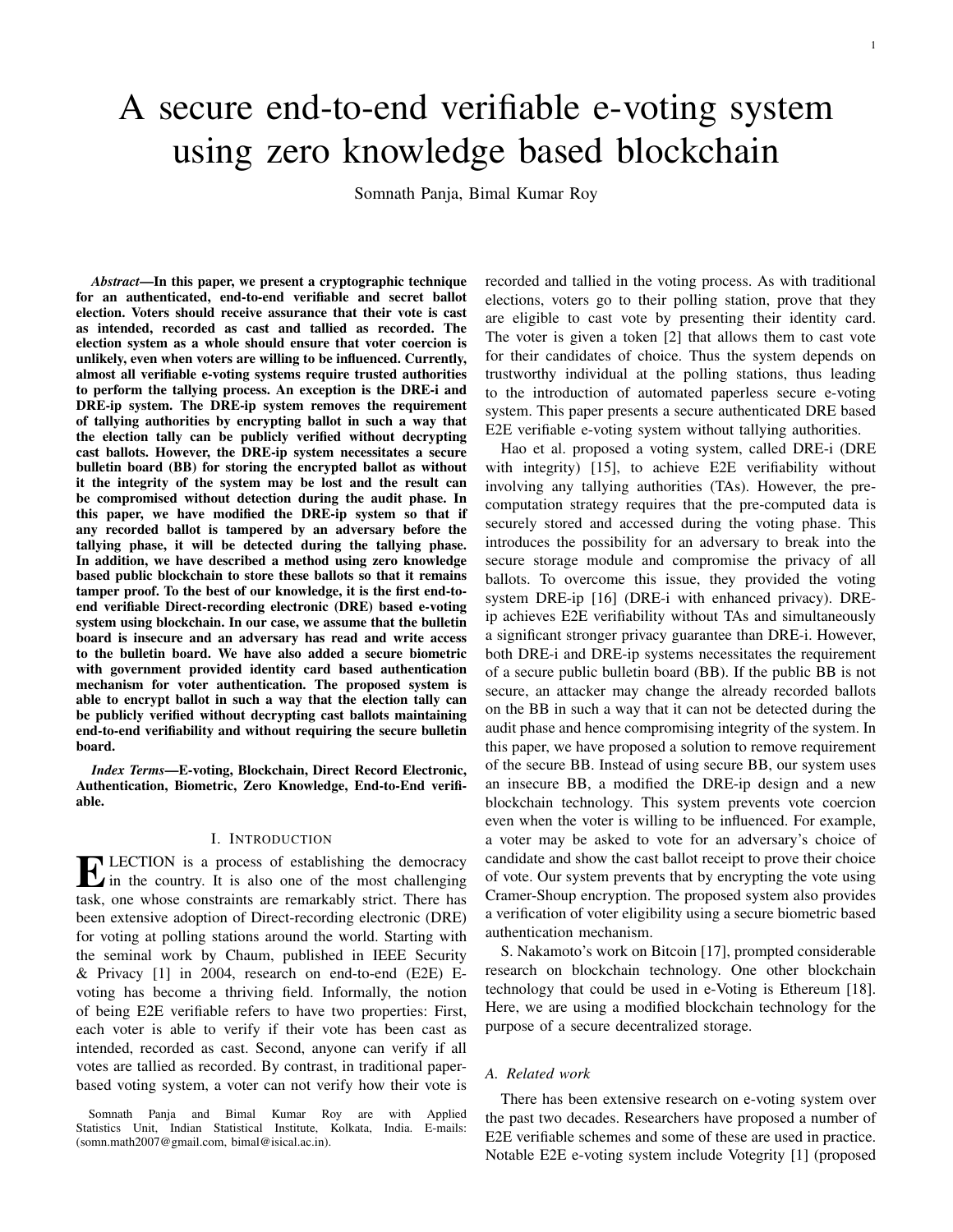by Chaum), Markpledge [3], Prêt à Voter [4], STAR-Vote [5], Punchscan [6], scratch & vote [7], Scantegrity , Scantegrity II [8], Helios [9], Bingo Voting [10], Wombat [11], DRE-i [15], DRE-ip [16]. A review of these systems can be found in [12]. Many other schemes follow similar approaches, in particular, a variant of Prêt à Voter, vVote, has been used in 2014 state election in Victoria, Australia [13]. Scantegrity [8] was trialled in local elections in Takoma Park, Maryland, USA [14]. Helios [9] was used to elect Universite catholique de Louvain in 2009 and it has been used in universities and associations (IACR and ACM). Other schemes that have been used in internal university or party elections include Punchscan [6], Bingo Voting [10], Wombat [11] and DRE-i [15]. However, almost all DRE based E2E verifiable systems require a secure bulletin board. Our system relax the requirement of secure BB and provides efficient solution using blockchain. The system maintains security and integrity even if only one node in the blockchain is honest.

### *B. Our contribution*

1) We have introduced a privacy preserving secure biometric and election ID card based authentication mechanism to the DRE-ip e-voting system using a blockchain technology. 2) We have modified the existing DRE-ip scheme so that if a recorded ballot is modified in between the verification done by the voter at the BB during voting phase and before final tally phase, it would be detected during tallying phase. 3) We combined it with a zero-knowledge based blockchain technology to eliminate the need of secure bulletin board. We allow the adversary to have read and write access to the bulletin board. Our system preserves privacy of the voter and integrity of the election process even if only one node in the blockchain is honest.

### *C. Organization*

Section II discusses the integrity problem in DRE-ip system if the BB is not secure; section III provides an overview of the platform; section IV describes the voter registration process; section V presents a private blockchain to store voter registration information; section VI discusses the voter authentication during voting session; section VII presents vote casting, recording and tallying algorithm; section VIII presents a blockchain technology to store recorded ballots and discusses on integrity and privacy of the system; section IX discusses the concluding remarks.

# II. THE INTEGRITY PROBLEM IN DRE-IP WITH INSECURE **BB**

We assume that the notion of DRE-ip [16] system provided by Hao et al. is known. DRE-ip system necessitates a secure BB. However, here we assume, the BB is insecure and allow the adversary to have read and write access to the BB. The DRE-ip system records each confirmed vote on the BB in tabulated form.

where  $Z_j \in \{g_1^{r_j}, g_1^{r_j}g_1\}$ . Now if an adversary knows or guesses correctly which candidate the voter voted for, it

| Initial: $g_1, g_2$           |           |
|-------------------------------|-----------|
| j: $R_j, Z_j, P_{WF} \{Z_j\}$ | confirmed |
| Final: $t, s$                 |           |

can change the value of  $Z_j$  by interchanging  $g_1^{r_j}$  with  $g_1^{r_j}g_1$ or vice versa and simultaneously changing the partial tally t accordingly. This change does not contradicts  $P_{WF}$  and can't be detected during tallying phase. This is why we have modified the scheme and used blockchain to secure storage of ballots. The updated scheme has been discussed in section VII.

#### III. COMPONENTS OF THE PROPOSED SYSTEM

1) The proposed system consists of all the devices required for the DRE-ip [16] system. However, in our case, the publicly accessible BB may be insecure i.e. an adversary have read or write access to the BB. So, it requires a DRE machine with a printer attached to it and a public bulleting board to show the recorded ballot in public. The bulletin board can be a publicly accessible web site. 2) Additionally, a finger print scanner with fingerprint pulse at the sensor and a key pad to input voter identification number must be attached to the DRE machine at the polling station which will verify the eligibility of the voter to cast vote and prompt the DRE machine to proceed with the voting process. 3) We maintain two blockchain per each DRE machine with two different consensus and mining process for two chains. The first chain is created during voter registration process by election authorities to securely store voter authentication information that will be matched during voter authentication process. Second chain is created during the voting phase to securely store recorded ballots. The consensus algorithm and the mining process is discussed in the corresponding sections.

## IV. VOTER REGISTRATION

In this phase, the voter will provide personal information including voter identification number and a biometric information, fingerprint, to the authenticated officer. The information provided will be verified during the "Voter Authentication" phase of the election. Following steps are involved in the registration phase:

1. The officer takes details of voter like unique voter identification number, name etc.

2. Officer asks the voter to provide fingerprint. Fingerprint scanner with fingerprint pulse at sensor is used to scan the fingerprint.

3. A biometric based encryption algorithm with enhanced privacy and security [25] is used to the transform fingerprint image to feature based encrypted data. This encrypted biometric data along with voter identification number, name etc. are combined in the form (Voter identification number, name, encrypted biometric data, Flag-"Not voted") and stored in a private blockchain discussed in the next section. Here, Flag represents whether the voter has already voted or not.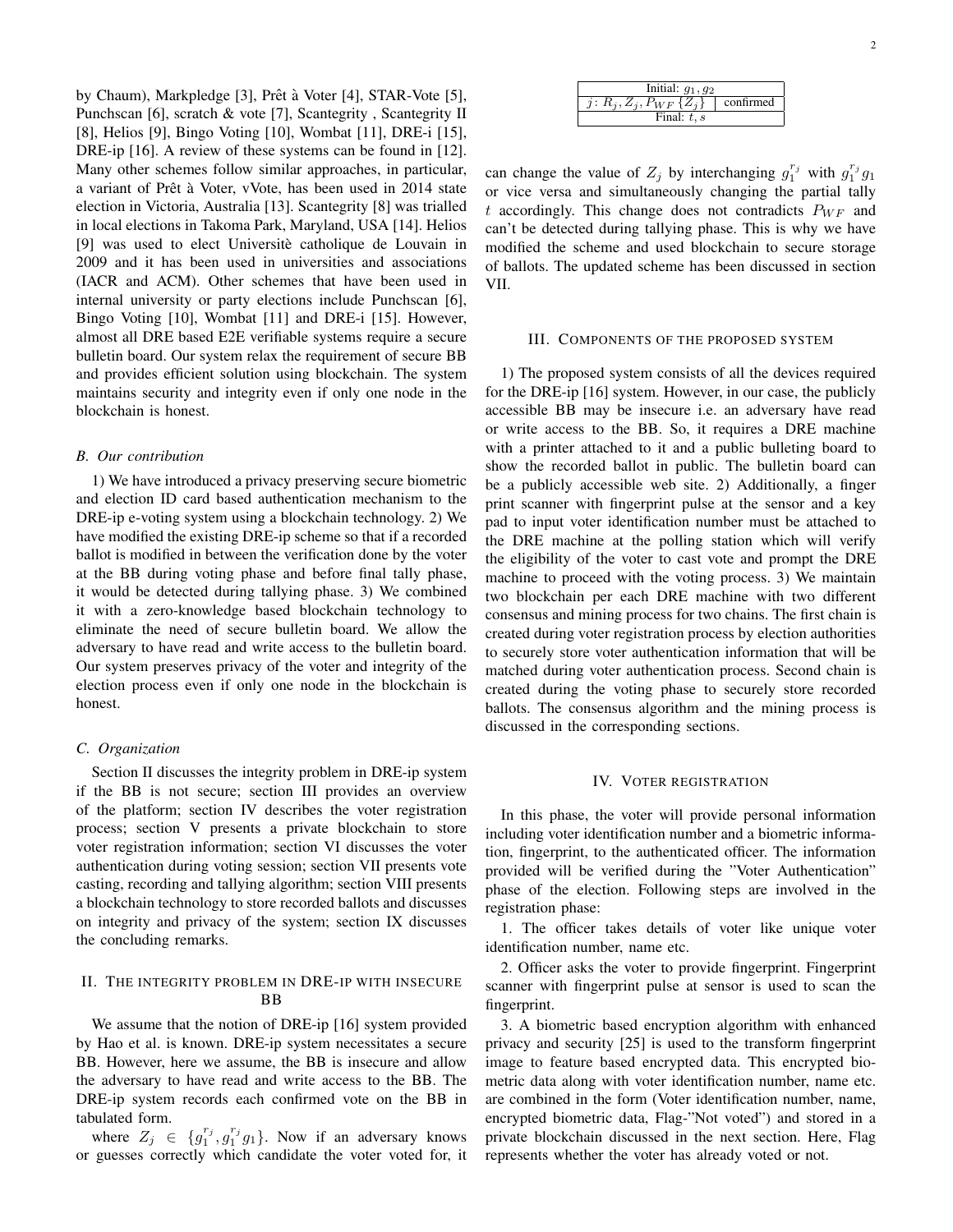# V. PRIVATE BLOCKCHAIN FOR VOTER REGISTRATION INFORMATION

We use a blockchain combined with Merkle hash tree to store the registration information. This blockchain is different from the public blockchain used to store the encrypted ballot. We use a private blockchain where only authenticated and trusted party can join in the network and will securely delete all information about fingerprint and voter information after the end of election process. In this chain, the mining process can only be done by administrator. During the registration phase, the administrators are the authenticated officers. During voting phase, DRE machine is the administrator. A provisional voter list is being displayed on public based on this Block chain without fingerprint information about two weeks before start of the election. Any error reported by the public may be corrected before start of the voting process. In that case, the administrator updates the blockchain. After modification, the hash value of the last block in the block is shared among the trusted authorities. We construct the blockchain in the following way.

1. We sort all registration information tuples (Voter identification number, name, encrypted biometric data, Flag-"Not voted") according to the voter identification number.

2. We decide the number of such tuple to be kept in the single block based on the block size and encrypted biometric data size, in our case, 512.

3. We put first 512 tuples in the first block arranging them in Merkle hash tree structure and then mine that block. Then we continue to create the next block using next 512 tuples, mine the block and so on. We add two field, minimum and maximum voter identification, in each of the block header and Merkle tree internal node headers. These are used to facilitate binary search based on that number.

4. During the voter authentication phase, the DRE will change the flag field of the tuple to "voted" after successful authentication and update the hashes of the blockchain in  $O(log_2n+m)$  time where n is the height of the Merkle tree and  $m$  is the number of block after that block in the blockchain.

## VI. VOTER AUTHENTICATION

At the polling station, the voter has to verify their identity at the voter authentication phase. If he is an authentic voter, he will be allowed to cast the vote. Following steps are involved in this phase:

1. The unique voter identification number is taken from the voter.

2. The DRE search for the voter identification number in its private blockchain and check whether the voter is already voted on not. If it finds a match in its blockchain and she is not already voted, then it proceeds to step 3 otherwise it prompts "no match found" or "already voted " and goes to step 1.

3. The fingerprint of the voter is taken using a fingerprint scanner with fingerprint pulse at the sensor.

4. The verification procedure of the biometric based encryption algorithm [25] is executed and if it succeeds the voter is allowed to vote otherwise not allowed.

# VII. VOTING AND TALLYING PHASE

In this section we describe the algorithm for voting phase and tallying phase.

# *A. Notation*

We use same notations that are used in the DRE-ip system. We use  $P_K\{\lambda: \Gamma = \gamma^{\lambda}\}\$  to denote a non-interactive *proof of knowledge* of a secret  $\lambda$  such that  $\Gamma = \gamma^{\lambda}$  for publicly known  $\Gamma$  and  $\gamma$ . We shorten the notation to  $P_K\{\gamma\}$  where context is clear. We use  $P_{WF}{A : X, ..., Y, Z}$  to denote a  $proof of well-formedness$  of A with respect to  $X, ..., Y, Z$ . We shorten the notation to  $P_{WF}{A}$  where context is clear. These notations were introduced by Camenisch and Stadler [20].

# *B. Cryptographic setup*

Our proposed system work over an elliptic curve in an ECDSA like group setting or a DSA like multiplicative cyclic group setting where the decisional Diffie-Hellman (DDH) assumption holds. In particular, we can choose two large primes p and q such that q divides  $(p - 1)$ . Then, we choose the subgroup  $\mathbb{G}_q$  of order q of the group  $\mathbb{Z}_p^*$  and assume that g is the generator of  $\mathbb{G}_q$ . q must be greater than the number of voters. The decisional Diffie-Hellman assumption [21] is given below.

Assumption 1. (DDH) The two probability distribution  $\{(g^a, g^b, g^{ab}) : a, b \text{ are randomly and independently chosen}\}$ from  $\mathbb{Z}_q^*$  and  $\{(g^a, g^b, g^c): a, b, c \text{ are randomly and indepen-} \}$ dently chosen from  $\mathbb{Z}_q^*$  are computationally indistinguishable in the security parameter  $n = log(q)$ .

In our protocol, we have used non-interactive zeroknowledge proofs based on Fiat-Shamir heuristic [22] and the proofs are in random oracle model [23].

## *C. Modified DRE-ip system*

The system requires a publicly accessible bulletin board (BB). The BB can be secure or insecure. We allow the adversary to have read and write access to the BB. The system incorporates voter initiated auditing to achieve endto-end verifiability. We assume one DRE machine used to select a candidate in a regional zone. The BB maintains a public blockchain per one DRE machine to store recorded ballot sent by the DRE machine. Whenever the BB receives a recored ballot from DRE machine, it creates a new block and subsequently mine the block in the corresponding blockchain. In subsequent discussion, we'll show that only BB or DRE can mine a block when it receives a recorded ballot generated by only this particular DRE-ip algorithm. We assume DRE has a write access to BB over an authenticated channel.

Here we describe the case where there are only two candidates i.e. if  $v_i$  represents the vote for i-th ballot, we have  $v_i \in \{0, 1\}$ . A Benaloh-style voter initiated auditing [24] has been incorporated in the DRE-ip system to achieve individual verifiability, i.e. the voter gets option to audit the ballot composed by DRE to ensure that the DRE is preparing the ballot according to her choice. An audited ballot is not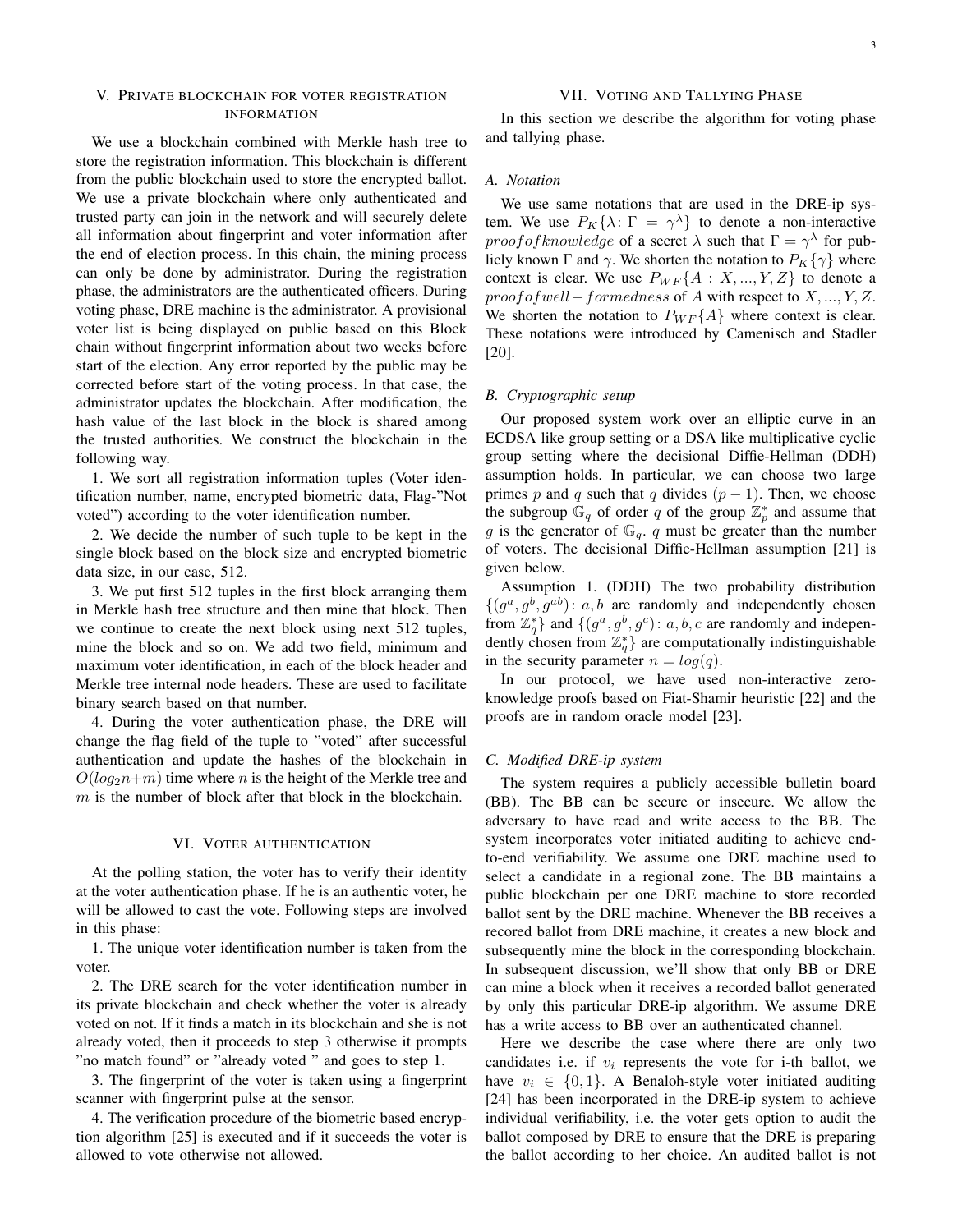used to cast a vote. Therefore, at the end of the voting phase, the total set of ballots  $\mathbb B$  will be the union of the audited ballots A and cast ballots  $\mathbb C$  i.e.  $\mathbb B = \mathbb A \cup \mathbb C$ .

We use the Cramer-Shoup cryptosystem to encrypt the ballots. The algorithm is given below.

*Key Generation Phase:*

In this phase, the DRE executes the Cramer-Shoup key generation algorithm to generate keys. The key generation algorithm is executed only once prior to the voting phase.

1. The system generates an efficient description of a cyclic group  $\mathbb{G}_q$  of order q with two distinct, random generators  $g_1, g_2.$ 

2. It chooses five random values  $(x_1, x_2, y_1, y_2, z)$  from  $\{0, 1, \ldots, q-1\}.$ 

3. It computes  $c = g_1^{x_1} g_2^{x_2}, d = g_1^{y_1} g_2^{y_2}, h = g_1^z$ .

4. The DRE publishes  $(c, d, h)$  along with the description of  $\mathbb{G}_q$ ,  $q$ ,  $g_1$ ,  $g_2$  as its public key.

The public key along with group descriptions are shared between DRE and BB and it is published on the BB. The DRE securely deletes the secret key,  $(x_1, x_2, y_1, y_2, z)$ , and the logarithmic relationship between  $g_1$  and  $g_2$ .

*Initialization:*

Initially,  $t = 0, s = 0, s_1 = 0, m = 0, n = 1, n_1 = 1.$ *Voting Phase:*

This phase involves the voter, the DRE and the BB.

1. The voter enters the booth, initiates the voting and keys in her vote  $v_i \in \{0, 1\}.$ 

2. The DRE generates random  $r_i \in \mathbb{Z}_q^*$ , evaluates

 $U_i \;=\; g_1^{r_i}, V_i \;=\; g_2^{r_i}, E_i \;=\; h^{r_i} g_1^{v_i}, \alpha_i \;=\; H(U_i,V_i,E_i),$ where  $H()$  is a universal one-way hash function (or a collisionresistant cryptographic hash function, which is a stronger requirement)

 $W_i = c^{r_i} d^{r_i \alpha_i},$ 

 $P_{WF}{E_i : g_1, g_2, c, d, h, U_i, V_i, W_i} = P_K{r_i : ((U_i =$  $(g_1^{r_i}) \wedge (V_i = g_2^{r_i}) \wedge (E_i = h^{r_i}) \wedge (W_i = (cd^{\alpha_i})^{r_i})) \vee ((U_i =$  $(g_1^{r_i}) \wedge (V_i = g_2^{r_i}) \wedge (E_i/g_1 = h^{r_i}) \wedge (W_i = (cd^{\alpha_i})^{r_i}))\}$ 

 $s_1 = s_1 + r_i, n_1 = n_1 U_i, P_K\{s_1 : n_1 = g_1^{s_1}\}.$  Here  $P_K\{r_i\}$ is a non-interactive zero knowledge proof of knowledge of  $r_i$ whereas  $P_K\{s_1\}$  is a non-interactive zero knowledge proof of knowledge of sum of all random numbers generated till now i.e.  $s_1$ . At this stage,  $s_1 = \sum_{i \in \mathbb{B}} r_i$ ,  $n_1 = \prod_{i \in \mathbb{B}} U_i$ 

The DRE machine provides a signed receipt including the unique ballot index  $i$  and the ballot content  $(U_i, V_i, E_i, W_i, P_{WF}{E_i}, P_K{s_1})$  to the voter.

3. The voter receives the first part of the receipt and choose to either audit the ballot or confirm her vote.

In case of audit:

4. The DRE adds  $i$  to A. A signed receipt of the audit, clearly marked as audited, including  $r_i$  and  $v_i$  is provided to the voter.

5. The voter takes and keeps the receipt, verifies her choice of vote  $v_i$ . If the verification succeeds, voting continues to step 1 else the voter should raise a dispute.

6. The DRE merges both parts of the receipt in a single part,  $(i: \quad (U_i, V_i, E_i, W_i, P_{WF}{E_i}, P_K{s_1}), (audited, r_i, v_i))$ and creates a block to mine it in the block-chain and also send this transaction to BB.

In Case of confirmation:

4. The DRE adds  $i$  to  $\mathbb{C}$ , updates the tally, the sum and evaluates:

 $t = \sum_{j \in \mathbb{C}} v_j, m = \sum_{j \in \mathbb{C}} r_j \alpha_j, s = \sum_{j \in \mathbb{C}} r_j, n = \prod_{j \in \mathbb{C}} U_j.$ 

5. It evaluates  $P_K\{s : n = g_1^s\}$ , the non-interactive zero knowledge proof of knowledge of the partial sum s.

The DRE provides a signed receipt, clearly marked as confirmed, including  $P_K\{s\}$  to the voter. Then the DRE securely deletes both  $r_i$  and  $v_i$ .

6. The voter leaves the booth with her receipts.

7. The DRE merges both parts of the receipt in a single part,  $(i: (U_i, V_i, E_i, W_i, P_{WF}{E_i}, P_K{s_1}), (confirmed, P_K{s}))$ and creates a block to mine it at its block-chain and also send this transaction to BB.

8. The voter verifies that her receipts match those on the BB.

*Verification by blockchain:*

This phase involves the DRE, BB and the underlying blockchain.

The blockchain consensus verifies all the zero knowledge proofs in a receipt before adding it to the blockchain. It also verifies consistency of  $r_i$  and  $v_i$  in case of an audited ballot. The blockchain consensus mechanism is described in detail in the next section. The blockchain drops a receipt if the verification of any of its zero knowledge proofs fails.

*Tallying Phase:*

This phase involves the DRE, BB, the blockchain and the public.

1. The DRE posts on the BB the final tally  $t$ , final sum  $s$ and m.

2. The public:

i) verify all the well-formedness proofs on the BB(wellformedness verification).

ii) verify that for all the audited ballots on the BB: the first part of the receipt,  $(U_i, V_i, E_i, W_i, P_{WF}{E_i}, P_K{s_1}),$ is consistent with  $r_i$  and  $v_i$ .

iii) verify that all the following equations hold(tally verification)

$$
\Pi_{j\in\mathbb{C}}U_j=g_1^s,\Pi_{j\in\mathbb{C}}V_j=g_2^s,\Pi_{j\in\mathbb{C}}E_j=h^sg_1^t,\Pi_{j\in\mathbb{C}}W_j=c^sd^m
$$

#### *D. Extension to multiple candidate*

If there are more than two candidates, say  $n(n >= 3)$ , we will consider an upper bound, say  $N$ , on the number of voters and will encode the vote for j-th candidate as  $v_i = N^{j-1}$ . The i-th ballot in that case will of the form

 $((U_i, V_i, E_i, W_i, P_{WF}{E_i}, P_K{s_1}), (audited, r_i, v_i))$  in case of audit or

 $((U_i, V_i, E_i, W_i, P_{WF}{E_i}, P_K{s_1}), (confirmed, P_K{s}))$ in case of confirmed vote, where  $E_i = h^{r_i} g_1^{N^{j-1}}$ . The wellformedness proof  $P_{WF}{E_i}$  will be 1-out-of-n disjunctive proof and can be stated as:

 $P_{WF}\{E_i : g_1, g_2, c, d, h, U_i, V_i, W_i\} = P_K\{r_i :$  $\vee_{j=1}^{n}((U_{i}=g_{1}^{r_{i}})\wedge(V_{i}=g_{2}^{r_{i}})\wedge(E_{i}/g_{1}^{N^{j-1}}=h^{r_{i}})\wedge(W_{i}=0)$  $(\dot{c}d^{\alpha_i})^{r_i})\}$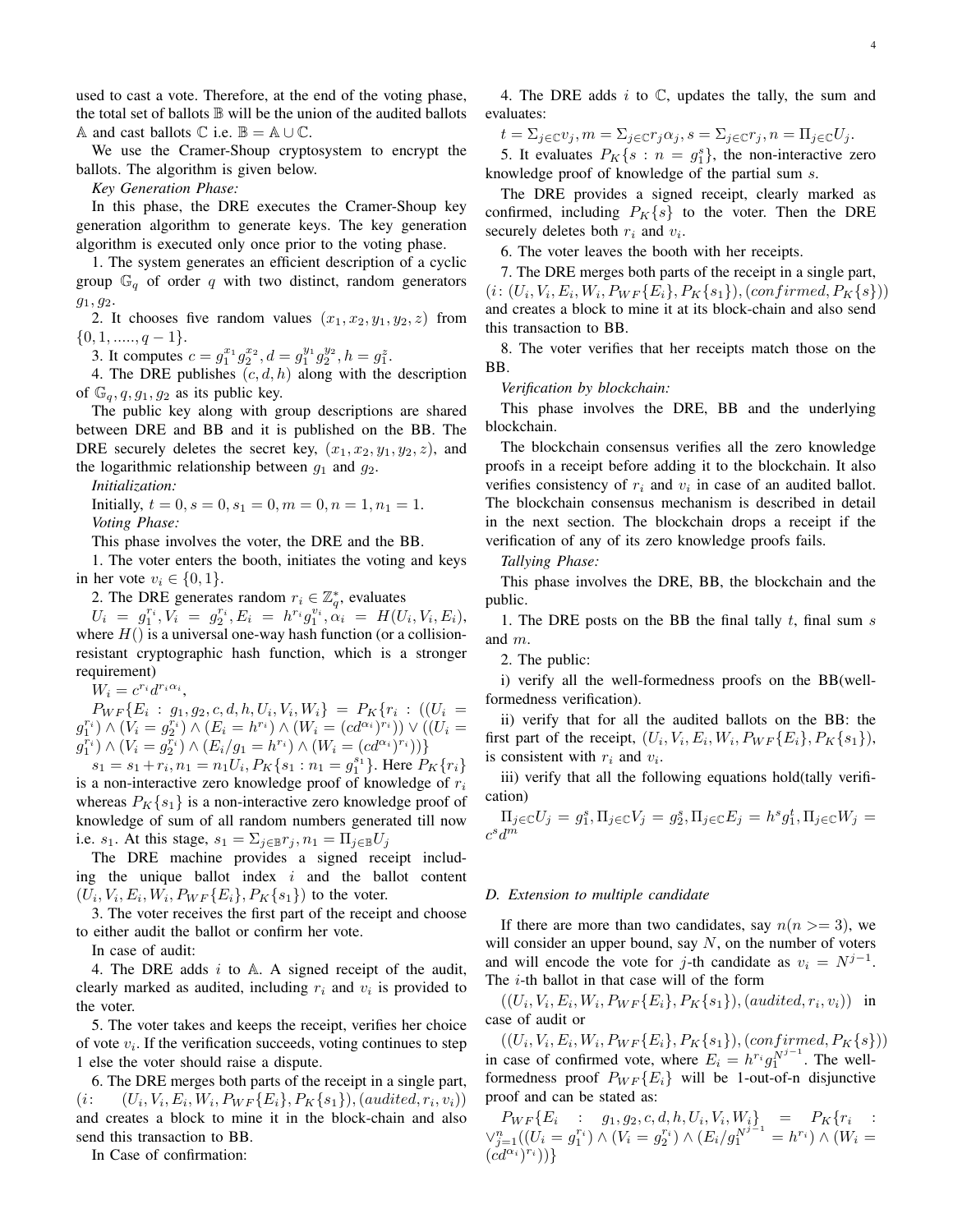# VIII. STORING RECORDED BALLOT IN PUBLIC BLOCKCHAIN

A public blockchain created to store recored ballots involving the DRE, BB and public nodes. In this section, we describe how we store the public key,  $(c, d, h)$ , and recored ballots, both audited and confirmed, in the blockchain. The proposed solution avoid double-inclusion of the same ballot that is already included in the blockchain earlier. The network stores transactions by hashing them into the ongoing blockchain of zero-knowledge based consensus algorithm, forming a record that can not be changed without solving the discrete logarithm problem (DLP) multiple times for each transaction. The longest chain serves as the proof of sequence of events witnessed. As long as there is one node that is not cooperating to attack the network, they'll generate longest chain. As in the other blockchain technology, messages are broadcast, and nodes can leave and rejoin the network at will, accepting the longest chain as proof of what happened while they were gone.

## *A. Transactions*

We define a transactions as an audited ballot receipts,  $(i: (U_i, V_i, E_i, W_i, P_{WF}{E_i}, P_K{s_1}), (audited, r_i, v_i)),$ or a confirmed ballot receipt,  $(i: (U_i, V_i, E_i, W_i, P_{WF}{E_i}, P_K{s_1}), (confirmed, P_K{s})).$ The first transaction is a special transaction involving  $(c, d, h)$ along with the description of  $\mathbb{G}_q$ ,  $q$ ,  $q_1$ ,  $q_2$ . Each transaction bears with the digital signature of the DRE machine as the owner of the transaction. DRE adds these transactions in the blockchain and also sends this transaction to the BB. The BB again transfers the transaction to its peers.

## *B. Avoiding double-inclusion of a receipt in the blockchain*

Before adding a transaction into the blockchain, a node needs to ensure that the transaction is not already added. To accomplish this, we have included a zero knowledge proof,  $P<sub>K</sub>$ {s<sub>1</sub>}, in each transaction. The consensus algorithm verifies this zero-knowledge proof to ensure that the transaction is not already included in the blockchain. Transactions must be publicly announced and the nodes must agree on a single history of the order in which they were received.

# *C. Blocks and hashing*

In the proposed solution, a block contains only single transaction. As with the other blockchain systems (as used by Bitcoin and related systems), a cryptographic collision resistant hash function is used to take a hash of a block consisting a single transaction and published widely. Each hash include the previous hash in its hash to form a chain with each additional hash reinforcing the previous one.

## *D. Distributed consensus mechanism and proof-of-work*

The proof of work involves creating a transaction or ballot receipt that consists of the required zero-knowledge proofs. The proof-of-work for a transaction is done by our modified DRE-ip algorithm using Cramer-Shoup cryptosystems and

non-interactive zero knowledge proofs and can be verified by this blockchain consensus algorithm. Consensus algorithm include all the verification algorithms of the zero-knowledge proofs. To create a valid transaction, an attacker has to solve multiple discrete logarithm problem (DLP) before the blockchain grows up by one transaction i.e. the work required is exponential. It accepts the longest chain with validated blocks as proof of work witnessed till the time.

The proof-of-work is done by the modified DRE-ip algorithm during its voting phase discussed in section *Voting Phase*. Once a transaction satisfies proof-of-work, it cannot be changed without solving the DLP problem. As later blocks are added after it, the work to change the block would involves redoing all the blocks after it.

The administrator must set up parameters of the blockchain. The public key of the voting algorithm,  $(c, d, h)$ , is required by the consensus algorithm. The administrator must set  $(c, d, h)$ as the global configuration parameters.

The consensus mechanism is stated below.

1. The first transaction must be  $(c, d, h)$  along with the description of  $\mathbb{G}_q$ ,  $q$ ,  $g_1$ ,  $g_2$ . The block involving this transaction must be mined by the administrator i.e either the DRE machine or BB. This transaction is a special transaction that does not follow proof-of-work and its verification algorithm. These are the public information that is needed during the verification by public.

2. From the second block onwards, the blockchain maintains following information. Let  $\mathbb{B}, \mathbb{A}, \mathbb{C}$  are sets of all ballots, audited ballots and confirmed ballots respectively till the current transaction. Initially,  $n = 1, n_1 = 1$ .

The second transaction is an audited or a confirmed ballot receipt. It follows the proof-of-work and verification process. The second block involving this second transaction must be mined by the administrator of the blockchain i.e. either DRE or BB.

 $3.$  For  $i$ -th transaction,  $(i: (U_i, V_i, E_i, W_i, P_{WF}{E_i}, P_K{s_1}), (audited, r_i, v_i)),$  or  $(i: (U_i, V_i, E_i, W_i, P_{WF}{E_i}, P_K{s_1}), (confirmed, P_K{s})),$ it evaluates  $\alpha_i = H(U_i, V_i, E_i)$ , where  $H()$  is the same cryptographic hash function used in encryption phase. Then it calculates  $\gamma = cd^{\alpha_i}$  and verifies the non-interactive zeroknowledge proof  $P_{WF}\{E_i\}$  given  $g_1, g_2, c, d, h, U_i, V_i, W_i, \alpha_i$ for that transaction using "Verifier Algorithm 4" described in APPENDIX A. If verification fails it rejects the block containing the transaction.

4. It updates  $n_1 = \prod_{j \in \mathbb{B}} U_j$  and verifies the non-interactive zero-knowledge proof  $P_K\{s_1\}$  given  $g_1, n_1$  for that transaction using "Verifier Algorithm 2" described in APPENDIX A. It rejects the block containing the transaction if verification fails.

5. It checks whether the transaction is a audited ballot or confirmed ballot by checking the "audited" or "confirmed" mark in the transaction.

In case of audited:

6.  $\alpha_i = H(U_i, V_i, E_i)$  is already evaluated in step 3. It verifies whether  $U_i = g_1^{r_i}$ ,  $V_i = g_2^{r_i}$ ,  $E_i = h^{r_i} g_1^{v_i}$ ,  $W_i = c^{r_i} d^{r_i \alpha_i}$ , and rejects the block if the verification fails. In case of confirmed: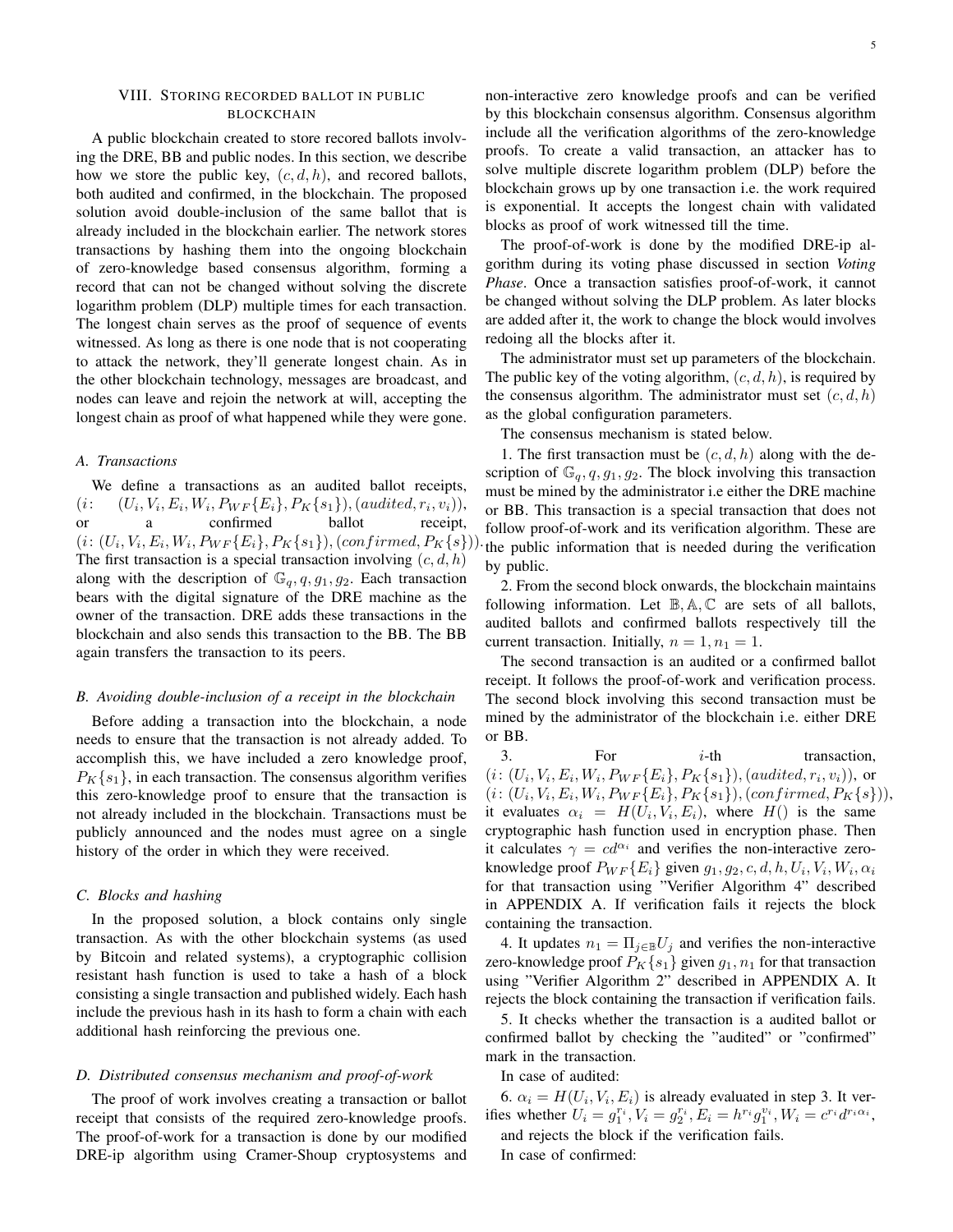7. It updates  $n = \prod_{j \in \mathbb{C}} U_j$  and verifies the non-interactive zero-knowledge proof  $P_K\{s\}$  given  $g_1, n$  for that transaction using "Verifier Algorithm 2" described in APPENDIX A. It rejects the block containing the transaction if verification fails.

If all the verification successes then the block is added to the blockchain or else rejected.

# *E. Network*

The network is similar to the other blockchain systems like Bitcoin [17].

#### *F. Integrity of the system*

The voter initiated auditing performs two checks: first, by observing the first part of the receipt is provided before deciding either to audit or confirm the ballot; second, by checking that all receipts match what is published on the BB. These verification ensure that the votes are cast as intended and recorded as cast. Since, each receipt consist of several zeroknowledge proofs that are to be verified by the blockchain, an attacker must solve three discrete log problems to change a ballot. Also, to change a single ballot, the attacker has to redo the task for all ballots in the blockchain added after that block. It can be checked that if all well-formdness proofs and zero-knowledge proofs are correct and final tally verification succeeds, then the reported tally is the correct tally of all confirmed votes. This ensures that the votes are tallied as recorded. So the system achieves end-to-end (E2E) verifiability.

## *G. Privacy of the voter*

As each vote is encrypted using Cramer-Shoup cryptosystem, the privacy of the voter is kept secret. The DRE must not reveal its partial tally and sum information otherwise the privacy of the ballots cast during the attack period is lost-a loss which is inevitable but the ballots cast outside of the attack period remains private.

## IX. CONCLUSION

In this paper, we have described a way store the voter registration information and encrypted ballot using blockchain. We have shown that the system provides an efficient and practical DRE-based voting solution preserving privacy and secrecy of ballots without secure bulletin board or hardware storage even if the adversary gets temporary access to the DRE machine. The use of this public blockchain ensures the ballot integrity even if only one node in the blockchain network is honest.

#### APPENDIX A

In this section, we present non-interactive zero-knowledge proof of knowledge. Similar proofs are also described in DREip [16] system.

*Algorithm 1:*

A prover with identifier ID generates a proof of knowledge of a secret  $\lambda$  such that  $(\Gamma_1 = \gamma_1^{\lambda}) \wedge ... \wedge (\Gamma_4 = \gamma_4^{\lambda})$  for known  $ID, \Gamma_1, \gamma_1, ..., \Gamma_4, \gamma_4.$ 

**Input:***ID*,  $\Gamma_1$ ,  $\gamma_1$ , ...,  $\Gamma_4$ ,  $\gamma_4$ ,  $\lambda$  such that  $(\Gamma_1 = \gamma_1^{\lambda}) \wedge ... \wedge \Gamma_k$  $(\Gamma_4 = \gamma_4^{\lambda})$ **Output:**  $\eta = P_K {\lambda : (\Gamma_1 = \gamma_1^{\lambda}) \wedge ... \wedge (\Gamma_4 = \gamma_4^{\lambda})}$ begin choose random  $w \in \mathbb{Z}_q^*$ calculate  $t_1 = \gamma_1^w, t_2 = \gamma_2^w, t_3 = \gamma_3^w$  and  $t_4 = \gamma_4^w$ . calculate  $c = H(ID, \gamma_1, \Gamma_1, \gamma_2, \Gamma_2, \gamma_3, \Gamma_3, \gamma_4, \Gamma_4, t_1, t_2, t_3, t_4)$ calculate  $r = w - c\lambda$ return  $\eta = (c, r)$ *Verifier Algorithm 2:* Verification of proof η generated by *Algorithm 1* given  $ID, \Gamma_1, \gamma_1, \Gamma_2, \gamma_2, \Gamma_3, \gamma_3, \Gamma_4, \gamma_4.$ **Input:***ID*,  $\Gamma_1$ ,  $\gamma_1$ ,  $\Gamma_2$ ,  $\gamma_2$ ,  $\Gamma_3$ ,  $\gamma_3$ ,  $\Gamma_4$ ,  $\gamma_4$ ,  $\eta = (c, r)$ Output:successful or failure begin calculate  $t_1 = \gamma_1^r \Gamma_1^c, t_2 = \gamma_2^r \Gamma_2^c, t_3 = \gamma_3^r \Gamma_3^c$  and  $t_4 = \gamma_4^r \Gamma_4^c$ . calculate  $c' = H(ID, \gamma_1, \Gamma_1, \gamma_2, \Gamma_2, \gamma_3, \Gamma_3, \gamma_4, \Gamma_4, t_1, t_2, t_3, t_4)$ if  $c' = c$  then return successful else return failure *Algorithm 3:* A prover with identifier ID generates a proof of knowledge of a secret  $\lambda$  such that either  $(\Gamma_1 = \gamma_1^{\lambda}) \wedge ... \wedge (\Gamma_4 = \gamma_4^{\lambda})$  or  $(\Gamma_5 = \gamma_5^{\lambda}) \wedge ... \wedge (\Gamma_8 = \gamma_8^{\lambda})$  for known  $ID, \Gamma_1, \gamma_1, ..., \Gamma_8, \gamma_8$ . **Input:***ID*,  $(\Gamma_i, \gamma_i)_{i=1}^8$ ,  $\lambda$  such that  $\Gamma_1 = \gamma_1^{\lambda}, ..., \Gamma_8 = \gamma_8^{\lambda}$ <br>**Output:** $\eta = P_K {\lambda : ((\Gamma_1 = \gamma_1^{\lambda}) \wedge ... \wedge (\Gamma_4 = \gamma_4^{\lambda})) \vee ((\Gamma_5 = \gamma_5^{\lambda}) \wedge ... \wedge (\Gamma_6 = \gamma_7^{\lambda})})}$  $\gamma_5^{\lambda}$ )  $\wedge ... \wedge (\Gamma_8 = \gamma_8^{\lambda}))$ begin choose random  $w, r_2, c_2 \in \mathbb{Z}_q^*$ <br>calculate  $t_1 = \gamma_1^w, ..., t_4 = \gamma_4^w$  and  $t_5 = \gamma_1^{r_2} \Gamma_1^{c_2}, ..., t_8 =$  $\gamma_8^{r_2} \Gamma_1^{c_2}$ . calculate  $c = H(ID, (\gamma_i, \Gamma_i)_{i=1}^8, (t_i)_{i=1}^8), c_1 = c - c_2$ calculate  $r_1 = w - c_1\lambda$ return  $\eta = (c_1, c_2, r_1, r_2)$ *Verifier Algorithm 4:* Verification of proof η generated by *Algorithm 3* given  $ID, \Gamma_1, \gamma_1, ..., \Gamma_8, \gamma_8.$ **Input:***ID*,  $(\Gamma_i, \gamma_i)_{i=1}^8$ , ,  $\eta = (c_1, c_2, r_1, r_2)$ Output:successful or failure begin calculate  $t_1 = \gamma_1^{r_1} \Gamma_1^{c_1}, t_2 = \gamma_2^{r_1} \Gamma_2^{c_1}, t_3 = \gamma_3^{r_1} \Gamma_3^{c_1}$  and  $t_4 = \gamma_4^{r_1} \Gamma_4^{c_1}$ and  $t_5 = \gamma_5^{r_2} \Gamma_5^{c_2}, t_6 = \gamma_6^{r_2} \Gamma_6^{c_2}, t_7 = \gamma_7^{r_2} \Gamma_7^{c_2}, t_8 = \gamma_8^{r_2} \Gamma_8^{c_2}.$ calculate  $c' = H(ID, (\gamma_i, \Gamma_i)_{i=1}^8, (t_i)_{i=1}^8)$ if  $c' = c_1 + c_2$  then return successful else return failure

# **REFERENCES**

- [1] Devid Chaum. Secret-ballot receipts: True voter-verifiable elections. *IEEE security & privacy*, 2(1):38-47, 2004.
- [2] Tadayosh Kohno, Adam Stubblefield, Aviel D. Rubin, Dan S. Wallach. Analysis of an Electronic Voting System. *IEEE Symposium on Security & Privacy, 2004*.